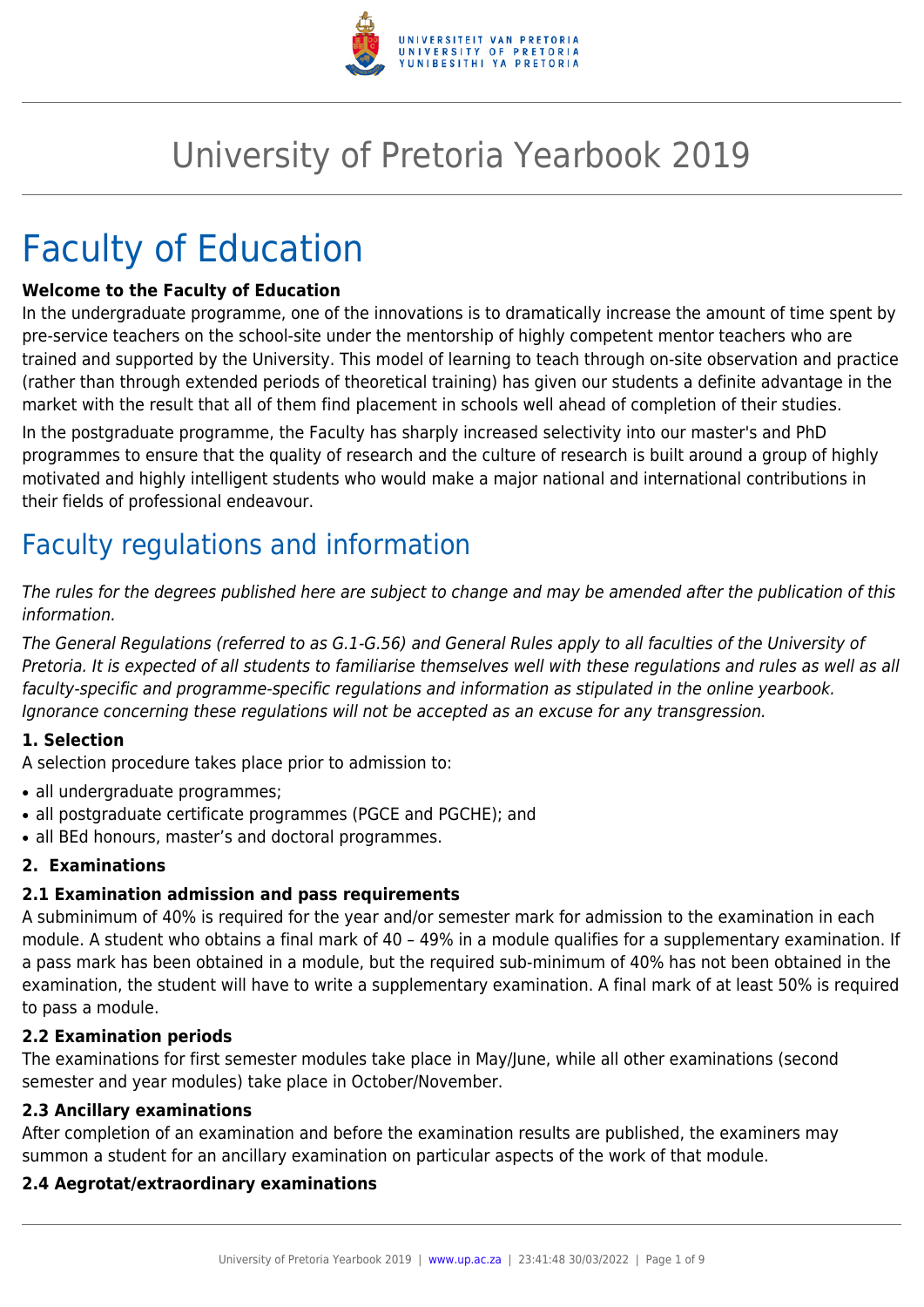

Students, who do not write their examinations on the scheduled day, may apply for an aegrotat/extraordinary examination at the Student Administration Offices. Lecturers are not allowed to grant any permission for this category of examination. It is the responsibility of the student to ascertain whether his/her request has been successful. If permission has been granted, the student must write the aegrotat/extraordinary examination during the supplementary examination. Such a student will not qualify for a further supplementary examination.

Application for the above examination must be handed in at the Student Administration Offices together with a valid medical certificate not later than three working days after the module should have been written.

A student who has been granted permission to write an aegrotat/extraordinary examination and who then fails to write the examination will not qualify to submit any such application at a later stage.

A medical certificate will not be accepted where it states that a student appeared ill or declared him-/herself unfit to write the examination. A medical certificate will not be accepted if it does not contain the physical address and telephone number of the doctor/medical practice.

In cases where a reason other than sickness is relied upon, the student must submit an affidavit that reflects the reason for his/her absence from the examination. Further evidentiary documents or supporting affidavits from persons who may be able to give evidence regarding the situation must also be submitted. In the event of a funeral, a copy of the death certificate of the deceased or other substantiating evidence is required together with an explanation of the relationship between the student and the deceased.

#### **2.5 Re-marking of examination papers**

After an examination, departments give feedback to students about the framework that was used by the examiners during the examination. The way in which feedback is given is determined by the departmental heads. A student may, after having perused his/her examination paper, apply for re-marking of the examination paper within 14 calendar days after commencement of lectures in the next semester. The prescribed fee has to be paid. The paper will then be re-marked by an external examiner appointed by the relevant head of department.

#### **2.6 Supplementary examinations**

- i. Supplementary examinations in first semester modules take place after the May/June examinations, while those in second semester and year modules take place after the October/November examinations.
- ii. Subject to other faculty regulations, a student may be admitted to a supplementary examination in a module, in cases where:
- a final mark between 40% and 49% has been obtained; or
- a pass mark has been obtained, but the required subminimum in the examination section of the module or divisions thereof has not been obtained.
- iii. Subject to other faculty regulations, a student must obtain a final mark of at least 50% in order to pass a supplementary examination. The semester or year mark is not taken into account and the supplementary mark is the final mark.
- iv. The highest final mark that may be awarded to a student in a supplementary examination is 50%.
- v. Special supplementary examinations are not arranged for students who are unable to write the examination at the times scheduled for supplementary examinations.

#### **3. Promotion requirements**

- i. Re-registration is permitted only:
- in the case of full-time students, if the student has passed at least the equivalent of four semester modules in a particular year of study, with the proviso that faculty boards may stipulate other requirements for progress that students must comply with in order to be readmitted. Academic information management (AIM) modules are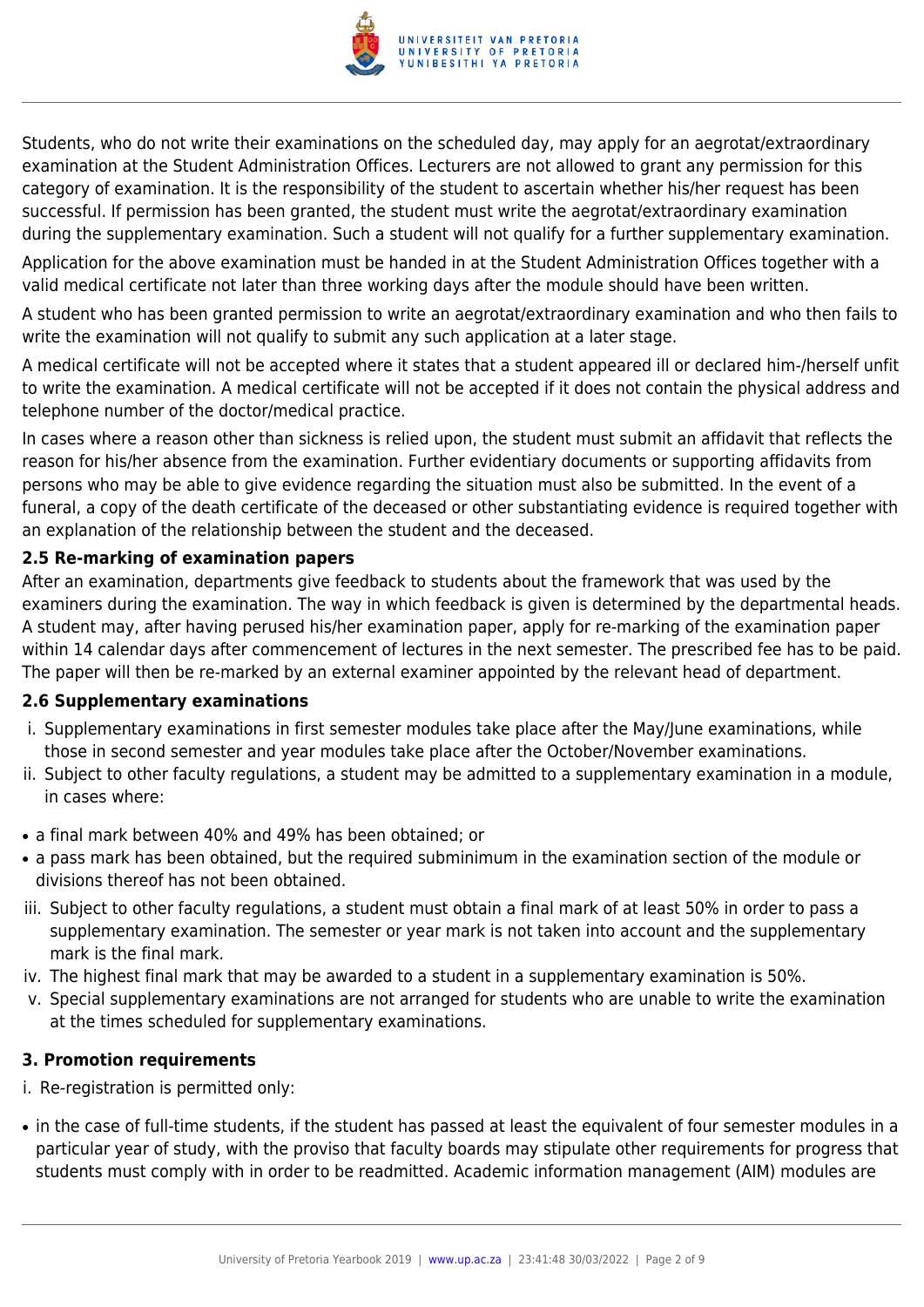

not calculated towards the number of modules passed;

- in the case of full-time students, if the student completes the degree for which he or she is still registered within the prescribed minimum period plus two years: with the proviso that faculty boards may stipulate other requirements for progress that students must comply with in order to be readmitted.
- ii. A student who does not comply with the requirements in (i) and who seeks readmission to the faculty may submit a written request to the Dean that his or her application for readmission to the faculty be (ii)considered in terms of the set procedure.
- iii. These requirements are mutatis mutandis applicable to students from other tertiary institutions who register at the University.

Students can be promoted to the fourth year of study only if all the modules of the first three years have been passed.

#### **Responsible and ethical research**

All research projects in the Faculty of Education are subject to prior approval and clearance from the Research Ethics Committee which implements the University of Pretoria's regulations for responsible and ethical research. All researchers (staff and students) of the University of Pretoria have to familiarise themselves with the Ethics Committee's guidelines which are available at the following email address: ethics.education@up.ac.za.

#### **Regulations and information for Distance Education programmes**

#### **1. Registration for a particular year of study**

On successful application a student will be registered for the complete programme.

#### **2. Registration for examination**

A student registers for a programme before 1 September to write examination in April of the following year, or before 1 March to write examination in October of the same year.

#### **3. Examination admission and pass requirements**

#### **3.1 BEdHons (Education Management, Law and Policy)**

A final mark of at least 50% is required to pass a module. The final mark iscalculated by using the following three marks: assignment  $1 = 10\%$ ; assignment  $2 = 20\%$  and the examination/project = 70%.

#### **3.2 Examinations**

Examinations take place twice a year, (during April and October), at examination centres countrywide. Students must register for examinations as stipulated in paragraph 2 above.

#### **3.3 Re-marking of examination papers (also consult General Regulation G.14)**

After an examination, students may request written feedback about the framework that was used by the examiners during the examination. The departmental heads determine the way in which feedback is given. A student may apply for re-marking of the examination paper within 3 weeks of the date on which final marks were released. The prescribed fee has to be paid. An examiner, appointed by the relevant head of department, will remark the paper.

#### **4. Re-registration for a module**

If a student failed the examination in a module twice, the student will be de-registered for that module and will have to reregister for the module. A student who re-registers for a module has to pay the fees for that module again, and will have to resubmit both assignments 1 and 2. Assignment marks obtained previously will not be carried over.

#### **5. Termination of studies**

A student, who decides to terminate his or her studies during the course of the academic year, must notify the Unit for Distance Education in writing.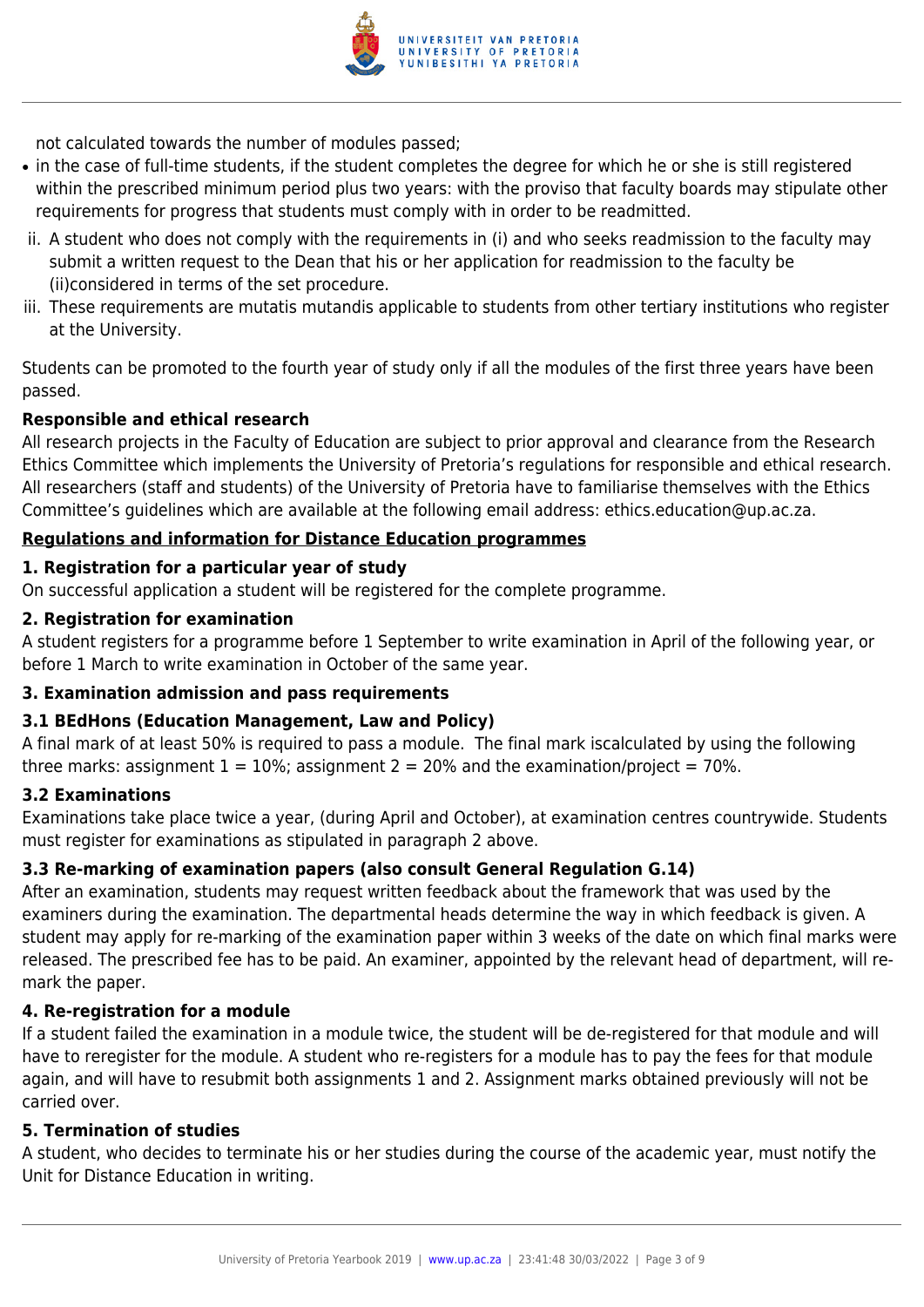

# Undergrad Diploma/Certificate

**Higher Certificate Sport Science Education (09110001)**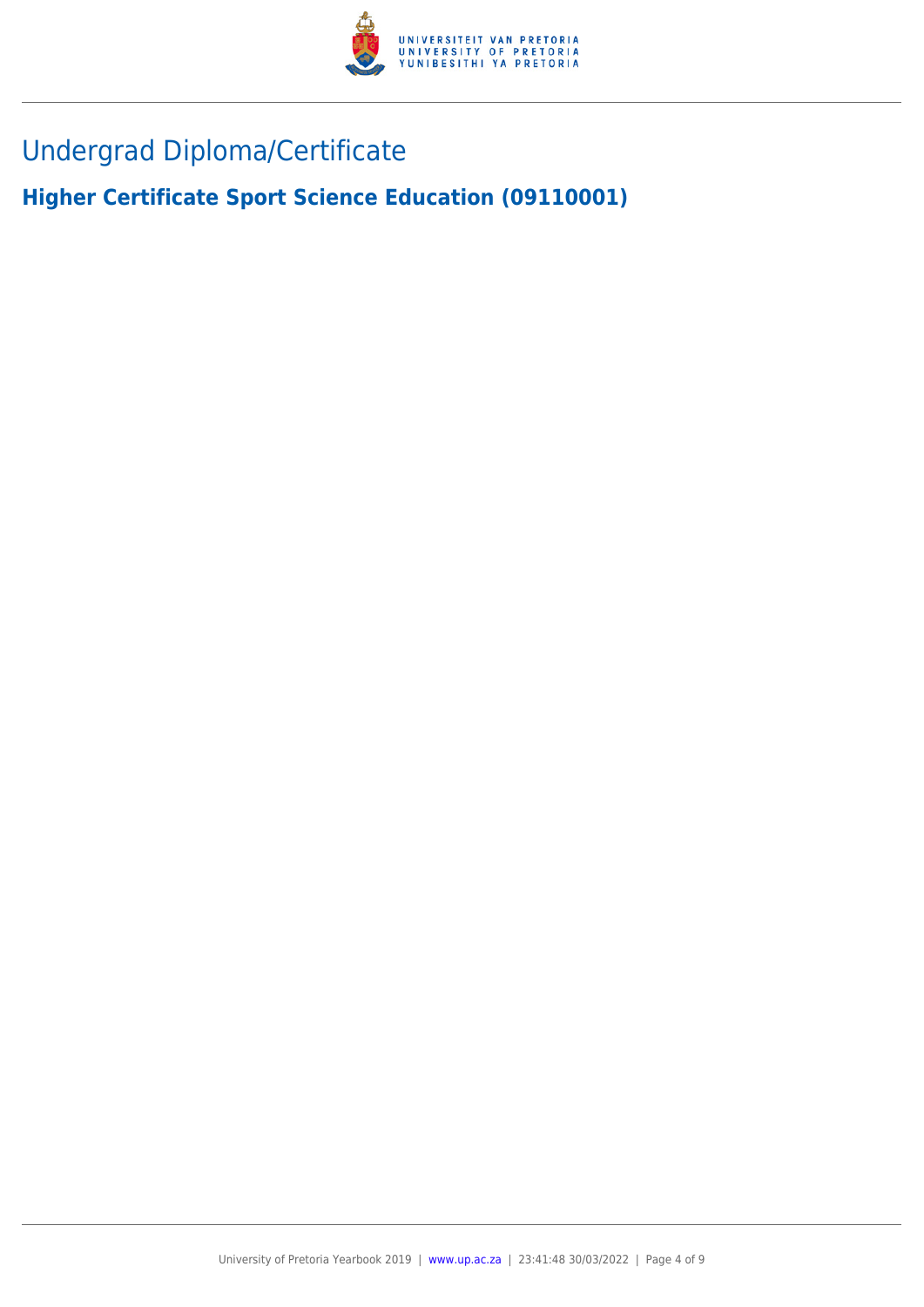

- Undergraduate Degree
- **BEd Foundation Phase Teaching (09133011)**
- **BEd Intermediate Phase Teaching (09133021)**
- **BEd Senior Phase and Further Education and Training Teaching (09133031)**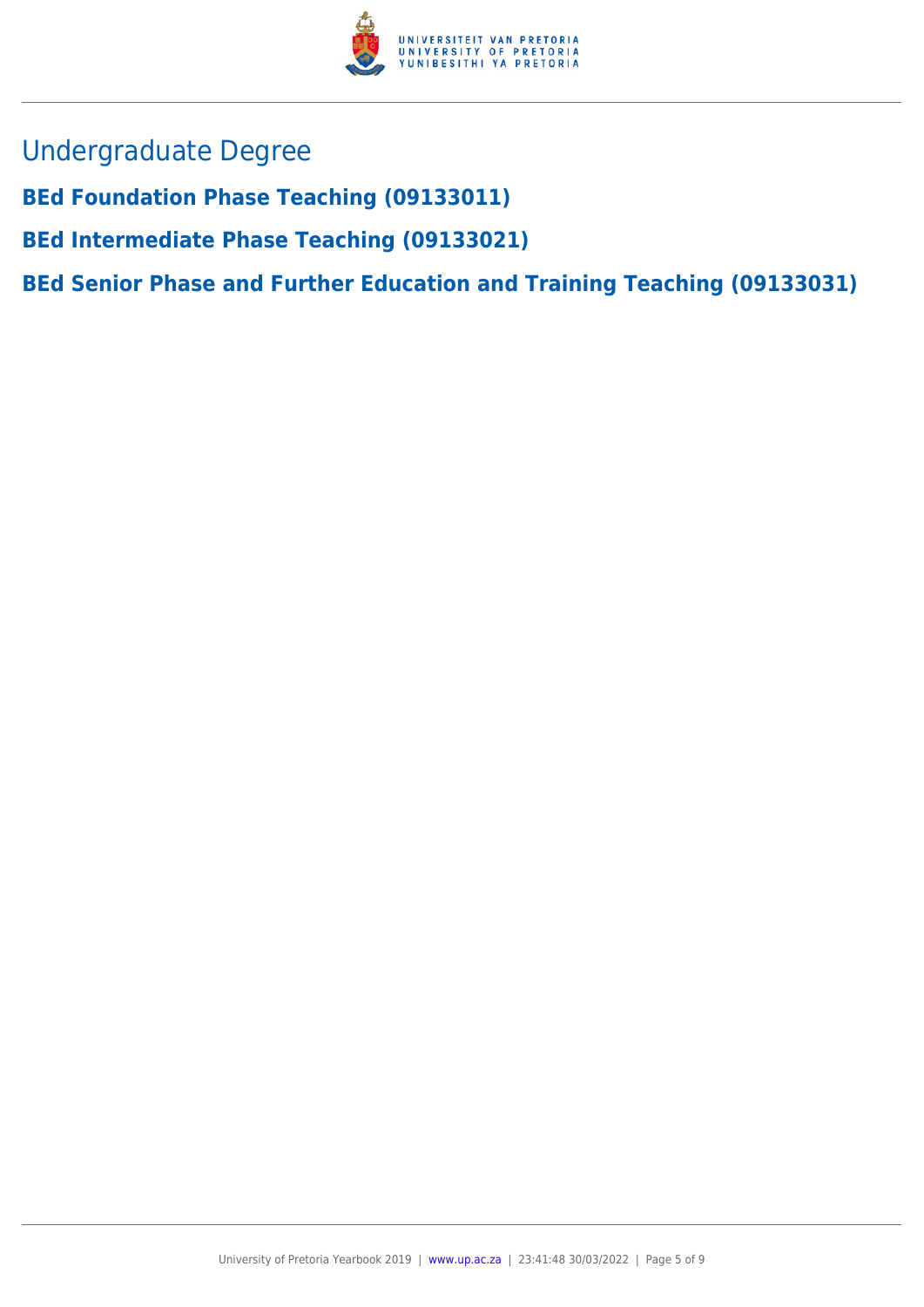

- Postgrad Diploma/Certificate
- **PGCE Foundation Phase Teaching (09227011)**
- **PGCE Further Education and Training Teaching (09227041)**
- **PGCE Intermediate Phase Teaching (09227021)**

**PGCE Senior Phase and Further Education and Training Teaching (09227031) PGCHE (09227050)**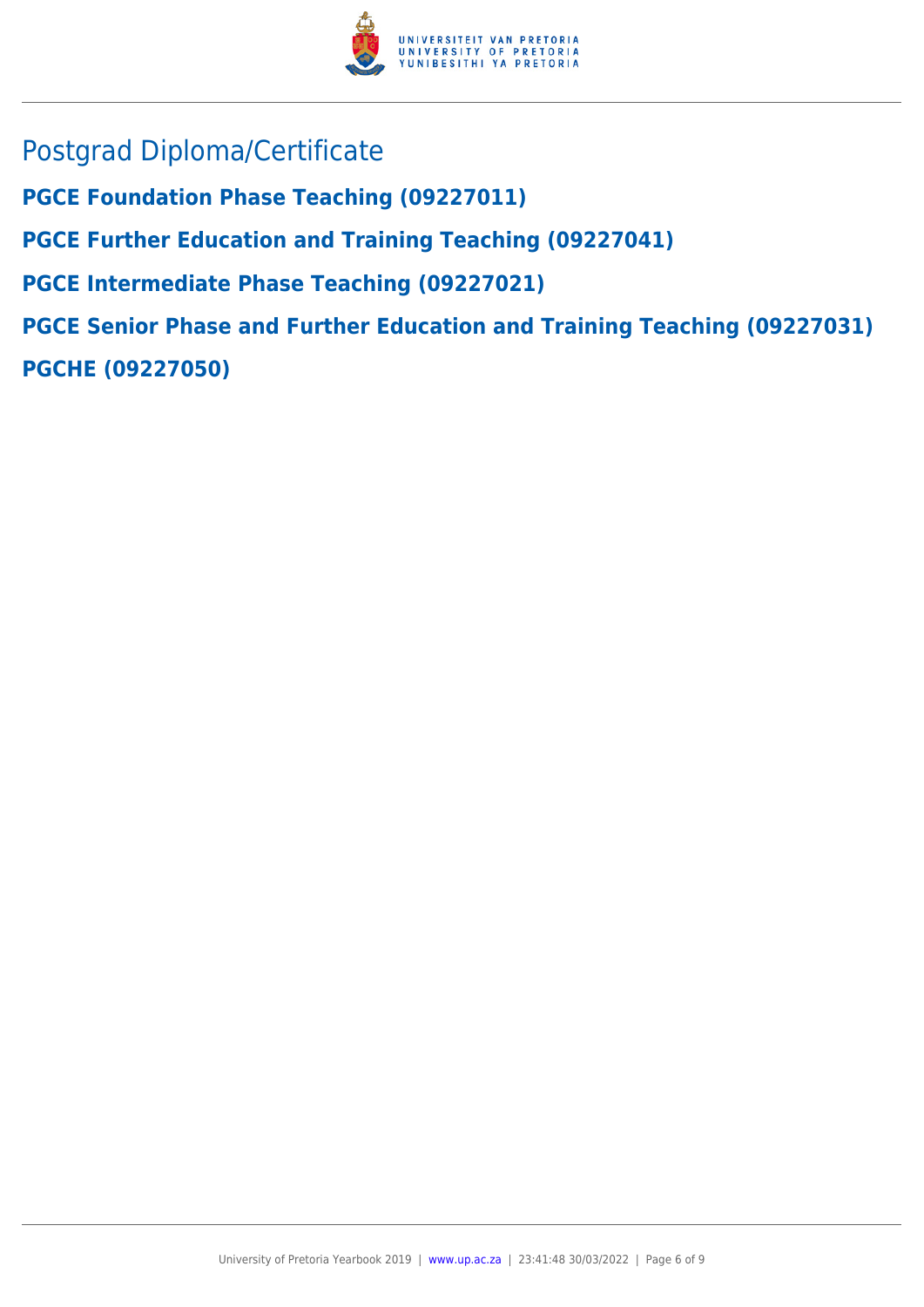

## **Honours**

**BEdHons (09240005)**

**BEdHons Assessment and Quality Assurance in Education and Training (09240011)**

**BEdHons Computer-integrated Education (09240051)**

**BEdHons Education Management, Law and Policy (09240061)**

**BEdHons Education Management, Law and Policy (Distance Education) (09240082)**

- **BEdHons Educational Psychology (09240092)**
- **BEdHons Learning Support (09240046)**
- **BEdHons Life Sciences Education (09240002)**
- **BEdHons Mathematics Education (09240001)**
- **BEdHons Physical Sciences Education (09240003)**
- **BEdHons Teacher Education and Professional Development (09240021)**

**BEdHons Teacher Education and Professional Development (Distance Education) (09240022)**

**BEdHons Technology Education (09240004)**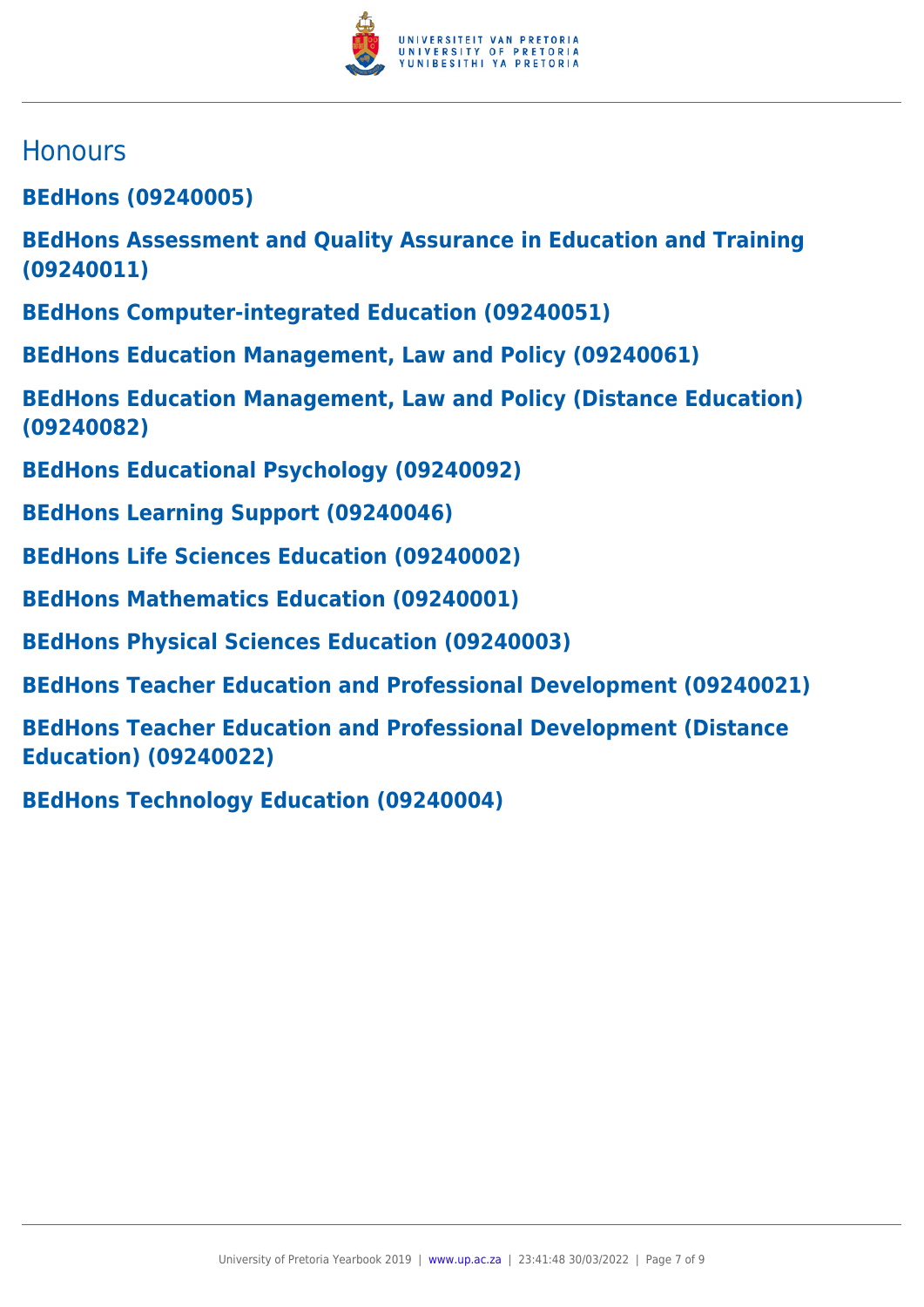

## Master's

- **MEd (09250004)**
- **MEd (09250005)**
- **MEd (09250006)**
- **MEd (09250007)**
- **MEd Adult and Community Education and Training (09250551)**
- **MEd Assessment and Quality Assurance in Education and Training (09250562)**
- **MEd Curriculum and Instructional Design and Development (09250541)**
- **MEd Education Management, Law and Policy (09250573)**
- **MEd Educational Leadership (Coursework) (09250578)**
- **MEd Educational Psychology (Coursework) (09250203)**
- **MEd Learning Support Guidance and Counselling (09250502)**